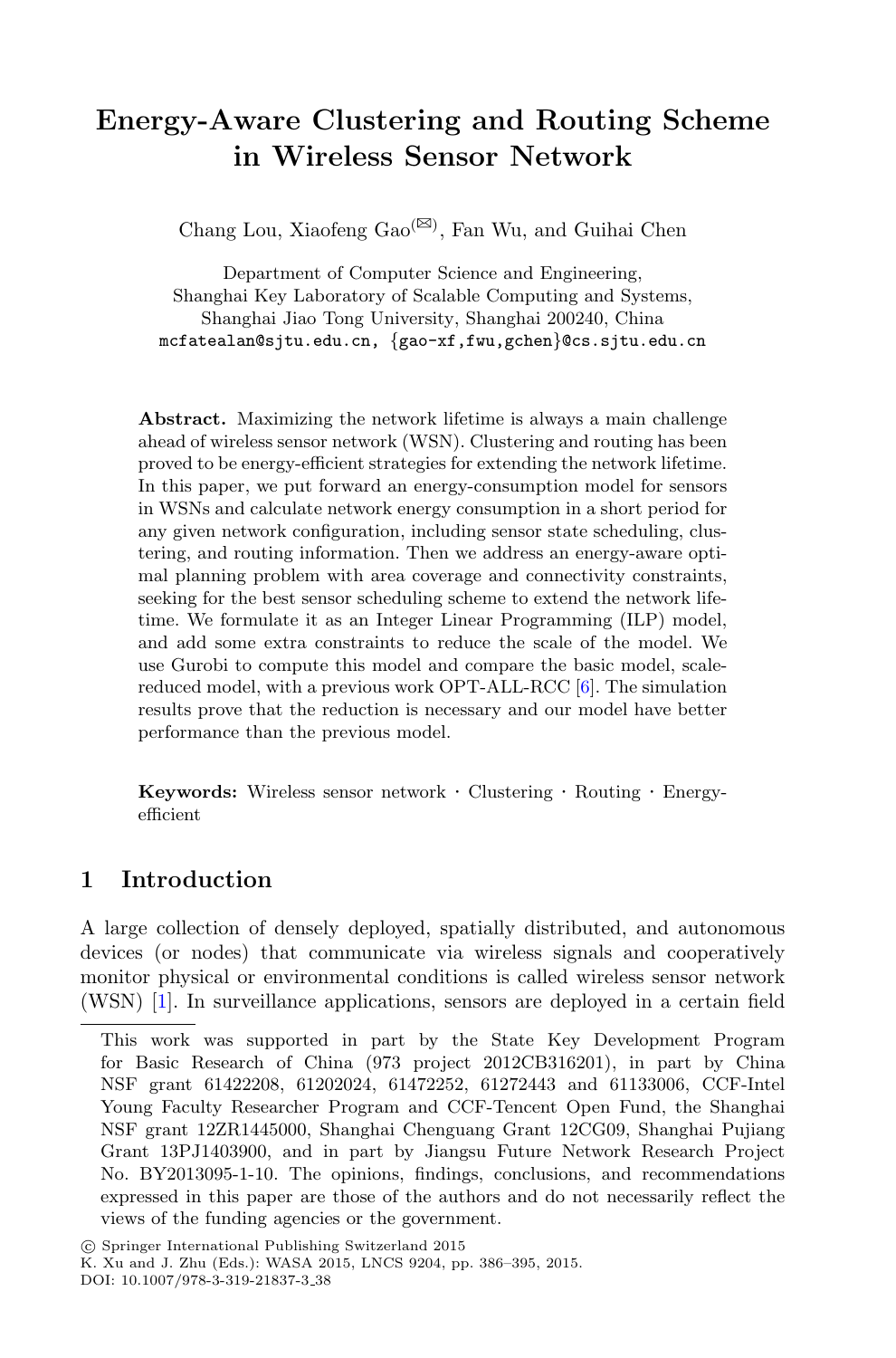to detect and report events like presence, movement, or intrusion in the monitored area [\[2](#page-9-2)]. Generally speaking, the battery of sensors is unchangeable or the uncertainty of the deployed area makes recharging impossible. In consequence, maximizing the lifetime of WSNs is always a vital issue of this topic. In this paper, we mainly conserve the network energy from the following two steps [\[2](#page-9-2),[3\]](#page-9-3):

- 1. Energy-efficient scheduling of sensor states (active or sleep);
- 2. Energy-efficient clustering and routing among sensors;

We assume that the sensor deployment is dense enough that in any certain area there is more than one sensor. That allows sensors take turns to monitor the overlapped area. By scheduling some redundant nodes into sleep states, the network lifetime is extended while the coverage and connectivity is preserved.

Clustering has been admitted as one of the energy-efficient way for WSNs [\[4,](#page-9-4) [14](#page-9-5)[–17](#page-9-6)]. In a cluster-based WSN, some sensors are elected as CHs (cluster head). The duty of CHs is to receive the information collected from non-CHs and send to the sink node (a special node which has infinite energy and all the information feedbacks to this node). One main advantage of clustering is that it could solve some potential problems like bandwidth limits thus increasing the capacity of the system [\[5\]](#page-9-7). Furthermore, CHs could function as routers. Since a long-distance transmitting costs much more energy than a short one [\[7](#page-9-8)], the nodes from the relatively far location could send the information through a node chain.

Our target is to seek an optimal planning to extend the network lifetime. While maintaining the coverage and connectivity of the whole network, we try to find a synthesize scheme including sensor state scheduling, clustering, and routing to maximize the lifetime of the network. Compared with Chamam's work in [\[6](#page-9-0)], a similar design to schedule sensors acting for different roles, we further consider all possible energy consumption in a WSN, and further introduce a reduction method to reduce the problem scale. Thus our designs are more accurate and time-efficient. We also provide various numerical experiments and comparisons to validate the efficiency of our design.

The rest of this paper is organized as follows: In Sect. [2,](#page-1-0) we introduce some related work about energy-efficient planning of sensor network. In Sect. [3,](#page-3-0) we give necessary definition, address energy consumption model for single node, put forward the optimal planning problem, and state all assumptions. In Sect. [4,](#page-5-0) we show how to formulate this model into an integer linear programming problem. In Sect. [5,](#page-6-0) we describe how to reduce the problem scale to improve the computing efficiency. In Sect. [6,](#page-6-1) we display the simulation results and comparisons with previous literature. In Sect. [7,](#page-8-0) we make the conclusion.

# <span id="page-1-0"></span>**2 Related Work**

Much progress has been made on the study of sensor state scheduling, clustering, and routing. For sensor state scheduling, Xing et al. [\[8](#page-9-9)] proposed Coverage Configuration Protocol (CCP), which can provide different degrees of coverage requested by applications and nodes' states can be alternated according to the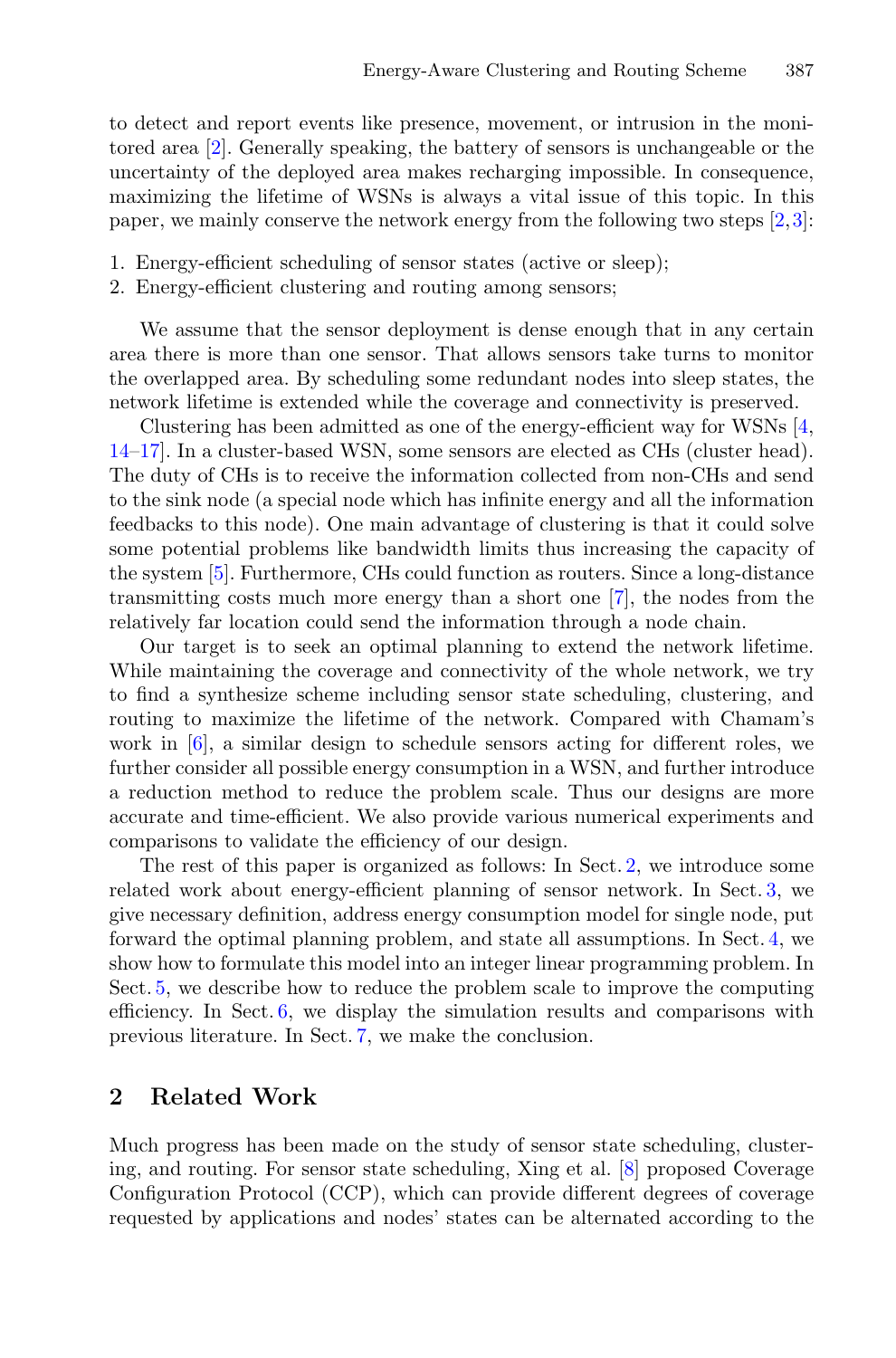

<span id="page-2-0"></span>**Fig. 1.** Multi-hop clustering sensor network

coverage degree. Heinzelman et al. [\[7\]](#page-9-8) proposed LEACH (Low-Energy Adaptive Clustering Hierarchy), a clustering-based protocol that put forward the concept of cluster head and utilizes randomized rotation of CHs to balance the energy load among the sensors in WSN. The protocol proved to be energy-efficient and convenient to adapt to practical situations. Lindsey et al. [\[9\]](#page-9-10) proposed PEGA-SIS (power-efficient gathering in sensor information systems), an improved, near optimal chain-based protocol. In PEGASIS, each node communicates only with a close neighbor and takes turns transmitting to the base station, thus reducing the amount of energy spent per round. However, the transmission distance is limited to only one hop and routing is not considered. Manjeshwar et al. [\[12,](#page-9-11)[13\]](#page-9-12) proposed TEEN (Threshold-sensitive Energy Efficient sensor Network protocol) and APTEEN (Adaptive Periodic Threshold-sensitive Energy Efficient sensor Network protocol). In TEEN, the data transmission is not transmitted as frequently as sensing activities. A cluster head sensor sends its members the threshold value of the sensed attribute and a small change in the value of the sensed attribute that triggers the node to switch on its transmitter and transmit. Rodoplu et al. [\[10](#page-9-13)] proposed Small Minimum Energy Communication Network (MECN). The protocol identifies a relay region for every node, which consisting of nodes in a surrounding area where it is more energy efficient to transmit through those nodes than direct transmission. But still it does not prove its routing strategy is the optimal strategy (Fig. [1\)](#page-2-0).

Most works concentrate on raising new mechanisms or protocols to conserve network's energy, while only a few considered trying to address a linear programming model to formulate the problem and to find the optimal solution. Chamam et al. [\[6](#page-9-0)] put forward an optimal configuration problem. The authors classified nodes into three levels (cluster, active, sleep), and set a standard energy constant for each state. The target is to determine the state of each sensor in the next round. Nevertheless, the energy consumption rate in the real situation varies significantly among CHs and active nodes. The number of connected nodes and link ways could largely affect the energy consumption rate, and the communication cost is overly underestimated. The authors suggest that the balance of retained energy among nodes are critical and use balance as the target function of ILP, without giving any proof or reference. Also, the model ensures the existence of the spanning tree but the specific optimal routing scheme is not considered.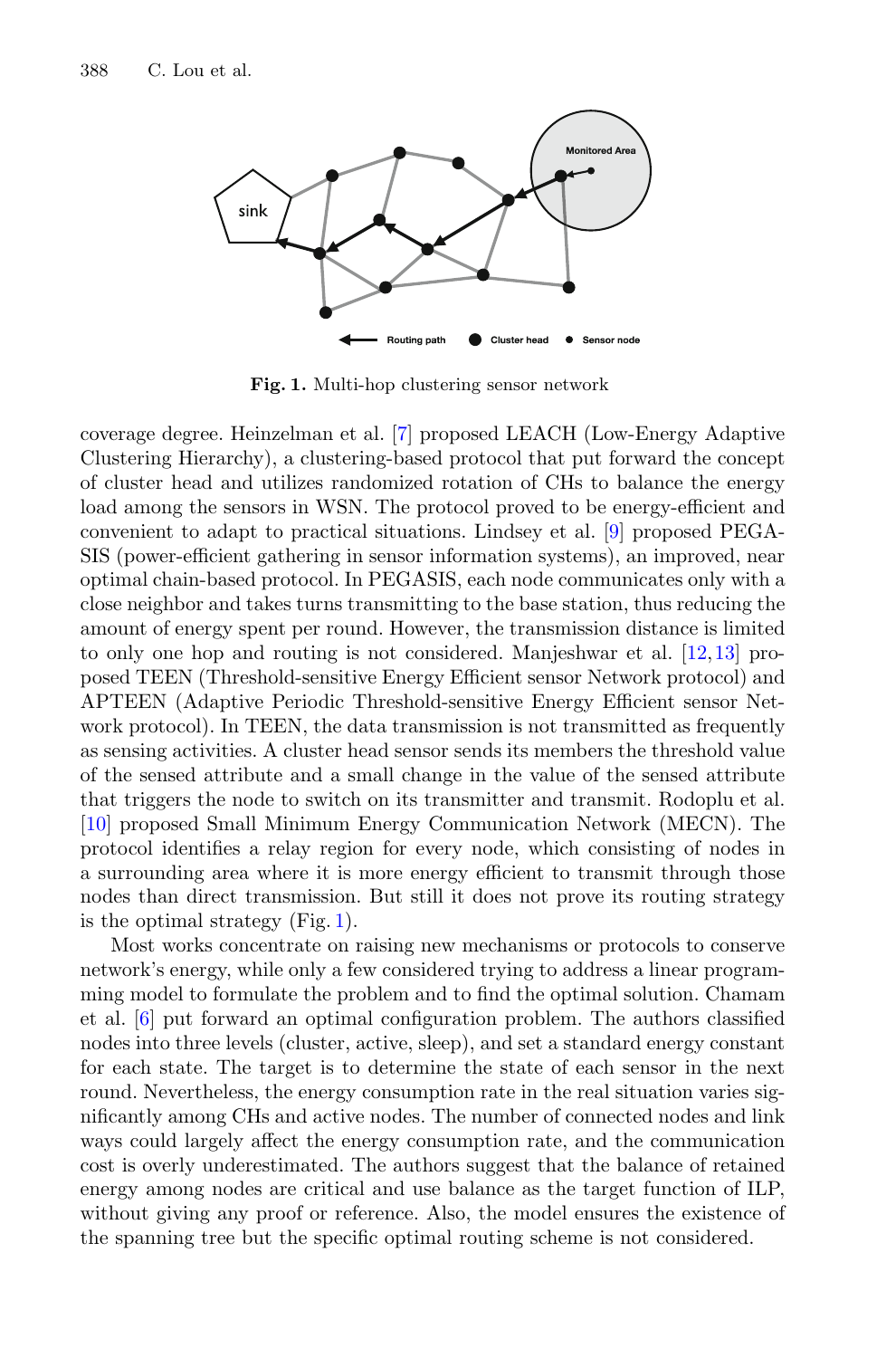# <span id="page-3-0"></span>**3 Problem Statement and Assumptions**

### **3.1 Network Configuration**

Consider a cluster-based WSN deployed in a certain flat area, nodes can collect information from the environment, transmit data to others, receive data from others, or sleep. It is important to alternate sensors that are redundant to sleep. According to [\[3\]](#page-9-3), the power consumption in sleeping mode is generally about  $5\%$  $~\sim$ 10% of active mode.

Besides, sensors in our network are divided into clusters. Sensors connect to cluster heads (CHs) to send message to sink. The election of CHs is critical since CHs form the backbone of the network. CHs usually dissipate energy much faster than non-CHs, for its frequent data exchange with others. Thus usually we choose those who have more energy left to become CHs. On the other hand sensors should also choose wisely about which cluster to join. A cluster of more nodes can have more potential CHs but after deaths of some nodes on the border, the whole area could be cut off from the network leaving a coverage hole.

Directly sending data from sensors to sink has been proved inefficient. Instead of simple sink-to-CH communication, we seek some intermediate CHs to act as routers. Message will be transferred from CH to CH and the delivering path follows some rules. Each time there is only a very short distance to pass data so the energy consumption could be lowered. Still there is a tradeoff between transferring times and transferring distance because compared to sending data directly, intermediate CHs need to process this package and spend extra energy. Thus it is unwise to use routers as much as it can. Also, we need to ensure that for each CH there will be a path for it to communicate with sink. To achieve this, there should be a spanning tree in the topology.

Now we give the definition of coverage. We use the basic Disk model to judge if an area is covered by a set of sensors, which means a point can only be covered or not. The covered area is a disk with the sensor as its center. We assume all sensors having the same sensing range. In this article we require the monitored area fully covered.

**Definition 1.** *Sensor set S covers the area A if and only if*  $\forall$  *point*  $P \in A, \exists$  *sensor*  $i \in S$ , the distance between P and i is less than the sensing range of sensor i.

Then we define the connection between sensors. To make sure communication between sensors is stable and reliable, we assume only sensors within safe distance can establish connection.

**Definition 2.** *Sensor i can reach to sensor j in one hop if and only if the distance between i and j is less than the communication range of sensor i.*

Our optimal solution consisting three layers (state scheduling, clustering, routing) above, and it has to meet the following demands:

- 1. The energy consumption is minimized.
- 2. The whole area should be fully covered.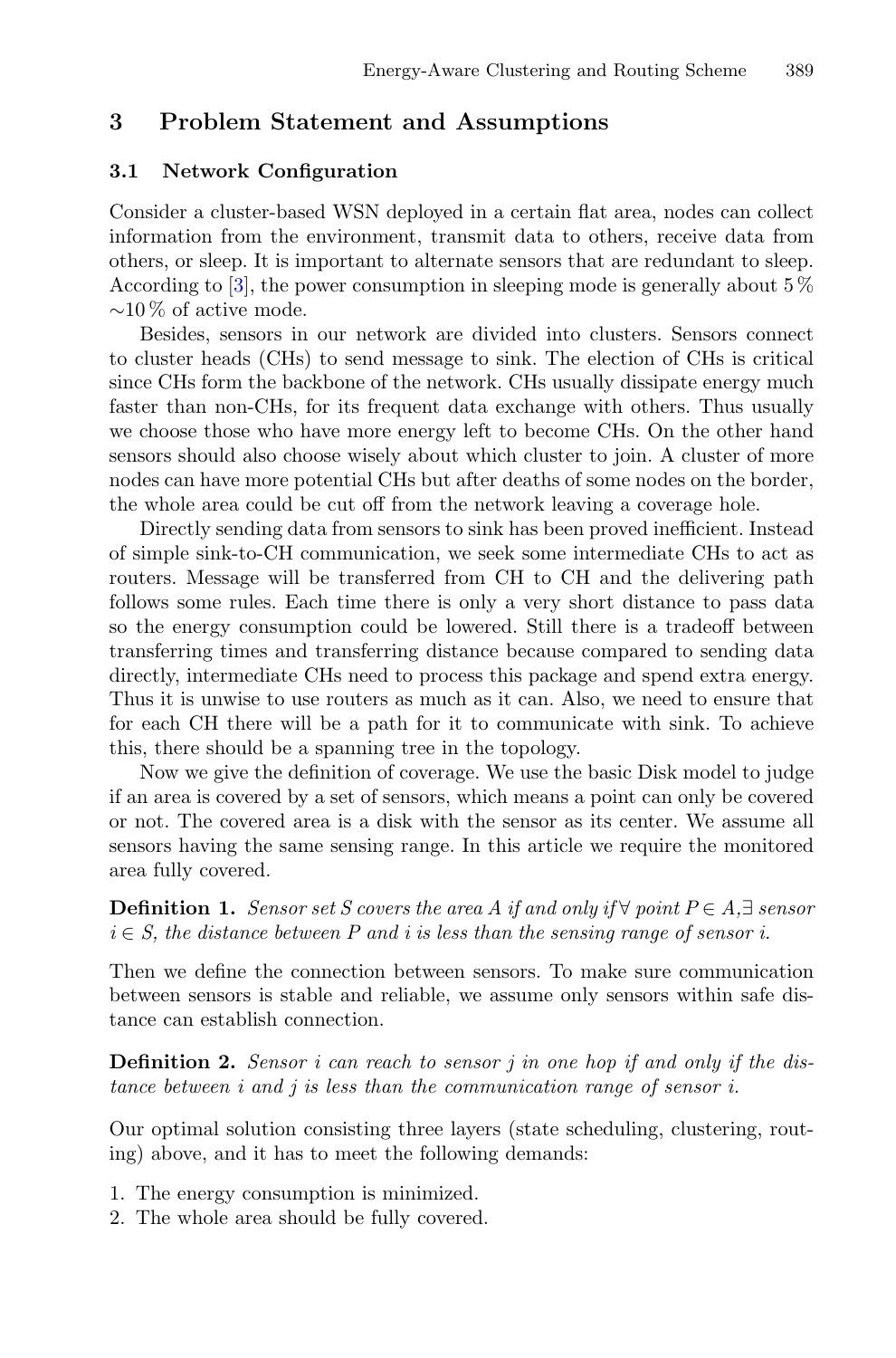- 3. Every active sensor is connected to one and only one CH.
- 4. There must be a spanning tree including all CHs.

We made the following assumptions:

- 1. All sensors are homogenous and fixed. Sensors can collect data from all directions.
- 2. The location and energy information of all sensors are known to sink. Each sensor is unique and can be recognized by sink. We do not consider the initial step of the network construction and neither its energy consumption.
- 3. Sensors are randomly deployed and the network is dense enough.
- 4. Sensors can function well as long as retained energy is not used up. The lifetime of their components is not considered.
- 5. Only CHs can act as routers. CHs receive and transmit data to other CHs or sink.
- 6. The amount of data a sensor collects from the environment in a period is steady. Here we treat the size of message package every sensor needs to pass to sink as a constant.

### **3.2 Energy Consumption Estimation**

We address the SC model to estimate the energy consumption.

In the SC model, we only consider two major energy dissipations: Standalone cost and Communication cost. The standalone cost includes the energy a sensor uses for gathering data from environment and data processing. It is relatively stable and in the most common situation it will not change. While the communication cost relate to the amount of transmitted data and transmitting range. For example, to transmit a  $k$ -bit message a distance  $d$  needs:

$$
E_{Tx}(k,d) = E_{elec} \cdot k + \epsilon_{amp} \cdot k \cdot d^2.
$$

 $E_{elec}$  and  $\epsilon_{amp}$  are constants. We assume  $E_{elec} = 50nJ/bit$ ,  $\epsilon_{amp} = 100pJ/bit \cdot m^2$ [\[5](#page-9-7)]. d means the distance between communicating nodes.

To receive this message, the radio expends:

$$
E_{Rx}(k) = E_{elec} \cdot k.
$$

During the period  $\delta t$ , the energy a sensor consumes:

$$
\delta E = (E_S + \sum kt_j \cdot (E_{elec} + \epsilon_{elec} \cdot d_j^2) + \sum kr_j \cdot E_{elec}) \cdot \delta t.
$$

 $E<sub>S</sub>$  is a constant, which means standalone cost rate. kt and kr mean bits transmitted and received in a time unit.

Now we can calculate the energy consumption of any node in the next period if we already have the sensor scheduling, in other words, clustering and routing scheme for the next round. If a node is active but not a CH in the next period, the energy consumption includes standalone cost and transmitting cost for sending collected data to CH. If a node is a CH, the energy consumption should not only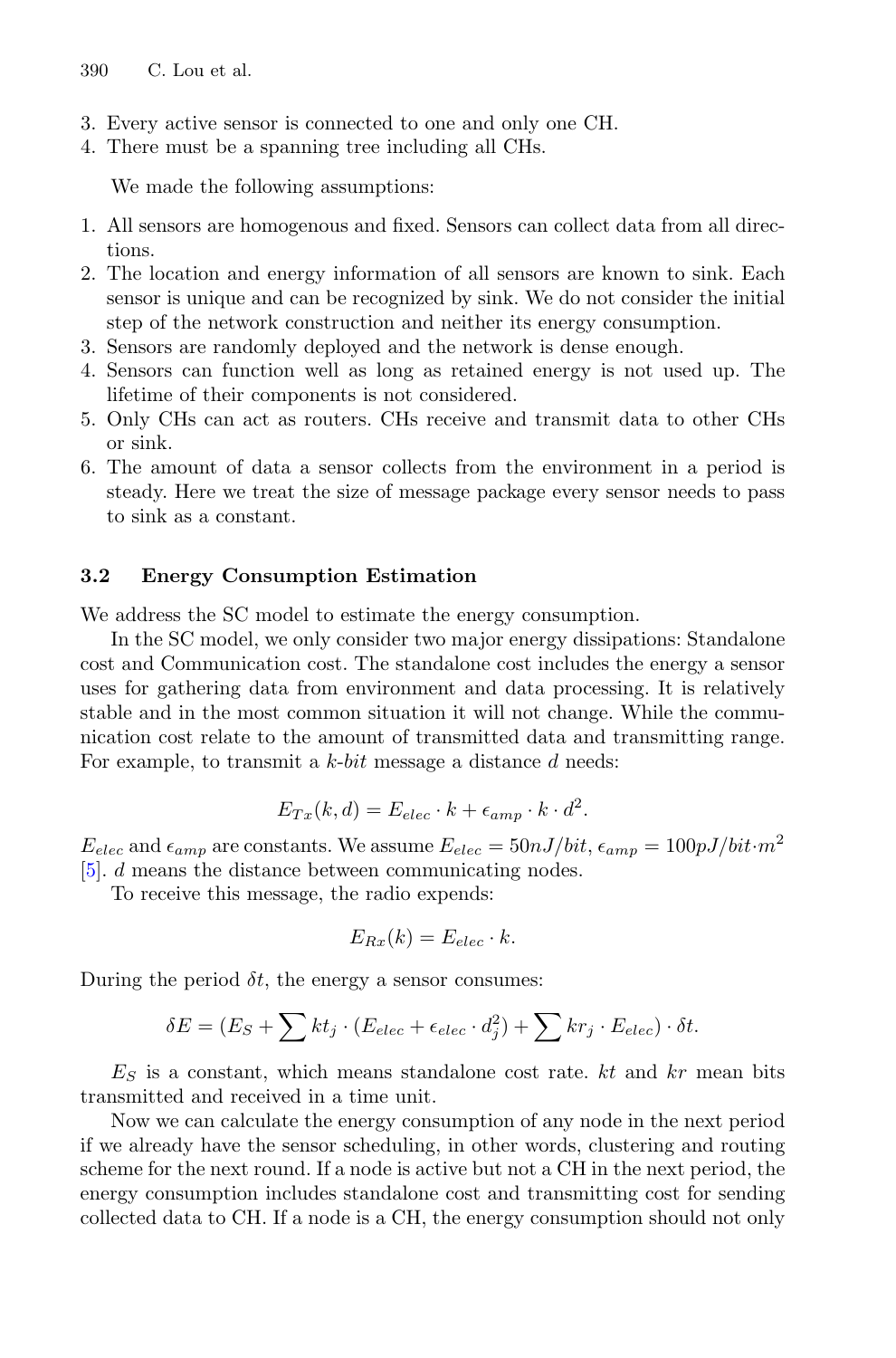include the above two costs, but also the receiving cost for gathering data from the cluster, the receiving and transmitting cost for being a routing node.

Undoubtedly we want the total sum of  $\delta E$  as small as possible, which means the whole energy consumption is minimized. But this does not necessarily lead to the network lifetime maximization. For example, some sensors die out quickly while others are nearly as healthy as newborns. In this situation the network is becoming equivalently sparse, which leads to the coverage holes and disagrees with our assumption. Keeping the balance of retained energy among the sensors is of vital importance. Thus, instead to minimize total sum of  $\delta E$ , we choose to minimize the sum of ratio between predicted consumed energy and retained energy of sensors  $\delta E/E_i$ .

### <span id="page-5-0"></span>**4 Modeling and Definitions**

Our work is on the basis of research of Chamam et al. [\[6](#page-9-0)]. After taking communication costs into consideration, we formulate the optimal planning problem into an integer linear programming problem.

First we define all the sets, constants, variables we will use later in Table [1.](#page-5-1) Here S, C,  $d_{ij}$ ,  $\rho_{ic}$  are constants, while  $X_i$ ,  $Y_i$ ,  $Z_{ij}$ ,  $V_{ij}^{kl}$  are variables we want to compute. The domain of variables  $i, j, k, l, c$  is  $i, j, k, l \in \{1..N\}, c \in \{1..M\}.$ 

|               | Symbol   Meaning                                                           |
|---------------|----------------------------------------------------------------------------|
| S             | the set of sensors, $S \in \{1, \cdots, N\}$                               |
| C             | the set of cells composing the monitored area, $C \in \{1, \dots, M\}$     |
| $d_{ij}$      | $d_{ij} = 1$ if sensor i can reach sensor j in one hop, otherwise 0        |
| $\rho_{ic}$   | $\rho_{ic} = 1$ if sensor <i>i</i> covers cell <i>c</i> , otherwise 0      |
| $X_i$         | $X_i = 1$ if sensor <i>i</i> is Active, otherwise 0                        |
| $Y_i$         | $Y_i = 1$ if sensor <i>i</i> is a CH, otherwise 0                          |
| $Z_{ii}$      | $Z_{ij} = 1$ if sensor i is connected to CH j, otherwise 0                 |
| $V_{ii}^{kl}$ | $V_{ii}^{kl} = 1$ if flow $(i, j)$ passes through the link kl, otherwise 0 |

<span id="page-5-1"></span>**Table 1.** Set table

The problem is modeled below. The meaning of the target function has been described in the last section, namely the sum of the predicted consumption rate of all sensors, including standalone cost and communication cost. Constraint (1) is coverage requirement that the monitored area should be fully covered. Constraint (2) means a sensor has to be active if it is a CH. Constraint (3) guarantees that there must be one sensor that can reach the sink (though we did not include sink in the sensor table, we can regard sink as a special node). Constraint (4) guarantees that a sensor has to be active if it is connected to CHs, a sensor has to be a CH if there are other nodes connecting to it and the distance requirement for the connection between CHs, which we talked in the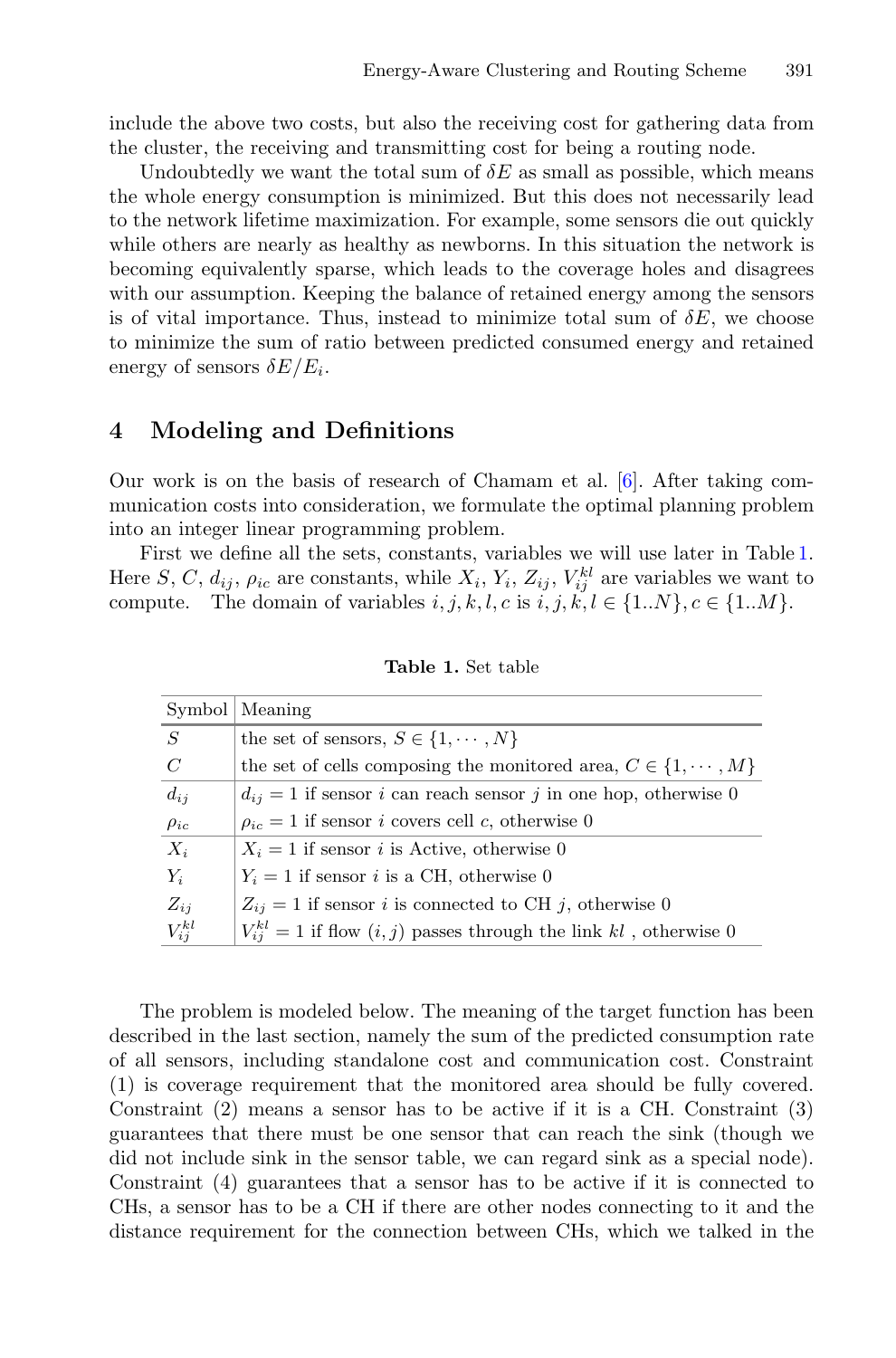definition of connection. Constraint (5) guarantees that one sensor can only join one cluster to avoid redundancy and disorder, and the CHs have the maximum connection limits taking bandwidth of sensors into consideration. Constraint (6) means this is a  $0-1$  programming problem. Constraints (7) (8) guarantee that the network contains a spanning tree, which ensures the connectivity of network. However, Constraint (7) is not linearized. Thus we use Constraints (9) to help to linearize it. In the end, we get the linear programming model.

$$
\min \sum_{i=1}^{|S|} X_i \cdot \frac{E_S}{E_i} + \sum_{i=1}^{|S|} \sum_{j=1}^{|S|} Z_{ij} \cdot \frac{E_{elec} + \epsilon_{elec} \cdot dist_{ij}^2}{E_i} + \sum_{i=1}^{|S|} \sum_{j=1}^{|S|} \left( Z_{ji} \cdot \frac{E_{elec}}{E_i} + \sum_{k=1}^{|S|} \sum_{l=1}^{|S|} (V_{kl}^{ij} \cdot \frac{E_{elec} + \epsilon_{elec} \cdot dist_{ij}^2}{E_i} + V_{kl}^{ji} \cdot \frac{E_{elec}}{E_i}) \right)
$$
  
s.t.  $\forall c = 1..|C|$ ,  $\sum_{i=1}^{|S|} X_i \cdot \rho_{ic} \ge 1$  (1)

$$
\forall i = 1..|S|, Y_i \le X_i \tag{2}
$$

$$
\sum_{i=1}^{|S|} Y_i \cdot d_{i0} \ge 1 \tag{3}
$$

$$
\forall i, j = 1..|S|, j \neq i, Z_{ij} \leq X_i - Y_i, Z_{ij} \leq Y_j, Z_{ij} \leq d_{ij}
$$
\n
$$
(4)
$$

$$
\forall i = 1..|S|, \sum_{j=1, j \neq i}^{|S|} Z_{ij} + Y_i = X_i, \ Z_{ij} \le N_{max}
$$
\n(5)

$$
X, Y \in \{0, 1\}^{|S|}, \ Z \in \{0, 1\}^{|S|^2}, \ V \in \{0, 1\}^{|S|^4}
$$
 (6)

$$
\forall i, j, k = 1..|S|, j \neq i, \sum_{l \in |S|, l \neq k} V_{ij}^{kl} - \sum_{l \in |S|, l \neq k} V_{ij}^{lk} = \begin{cases} 0 & \text{if } k \neq i \text{ and } k \neq j \\ Y_i \cdot Y_j & \text{if } k = i \\ -Y_i \cdot Y_j & \text{if } k = j \end{cases} (7)
$$

$$
\forall i, j, k, l = 1..|S|, j \neq i, k \neq l, V_{ij}^{kl} \leq Y_i, V_{ij}^{kl} \leq Y_j, V_{ij}^{kl} \leq Y_k, V_{ij}^{kl} \leq Y_l, V_{ij}^{kl} \leq d_{kl} \quad (8)
$$

$$
\forall i, j = 1..|S|, Y_i \cdot Y_j \le Y_i, Y_i \cdot Y_j \le Y_j, Y_i \cdot Y_j \ge Y_i + Y_j - 1
$$
\n(9)

# <span id="page-6-0"></span>**5 Problem Scale Reduction**

Though the size of the problem grows with the number of sensors in a polynomial speed, for 10<sup>2</sup> sensors there should at least be 10<sup>8</sup> variables to optimize since  $V \in$  ${0, 1}^{|S|^4}$ . We can eliminate some computing redundancy to make the problem smaller. For  $V_{ij}^{kl}$ , it makes sense only if sensor k and l can reach each other, which is written as :  $d_{ij} = 1$ .

Also, we can strictly control the use of routing, for example, sensor  $i, k, l, j$ should gradually approach the sink in sequence. The constraint is written as:

$$
d_{i0} \ge d_{k0} > d_{l0} \ge d_{j0}.
$$

# <span id="page-6-1"></span>**6 Simulation Results**

We perform our simulation in Gurobi [\[11](#page-9-14)], a commercial optimization solver, which has a superior performance dealing with large-scale constraints and variables. For convenience we use "EAS" to refer to our model.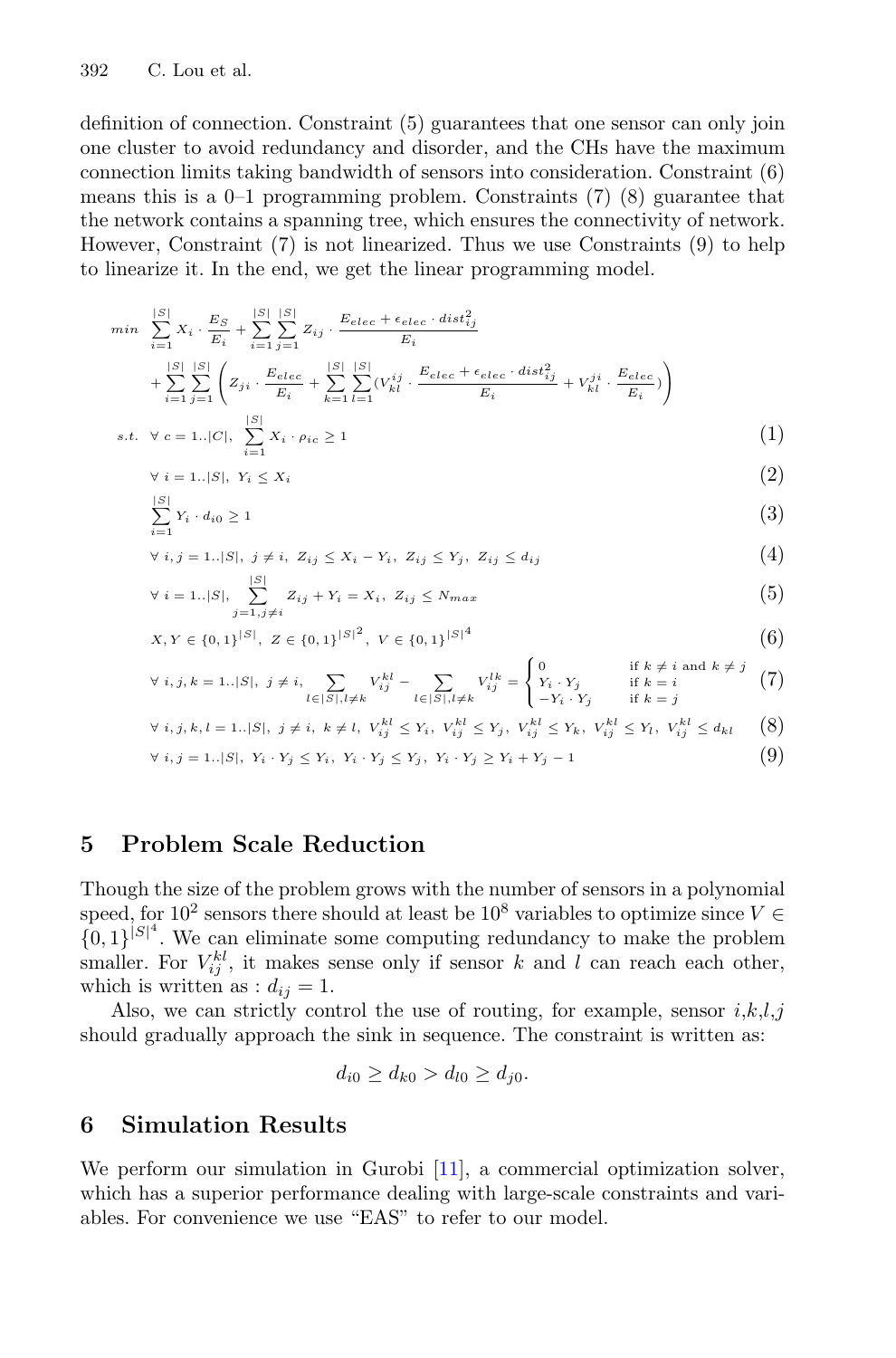Reduced Not reduced Sensor Variables Constraint Variables Constraint num 10598 8220  $\overline{10}$ 164 25230  $\tilde{20}$ 2376 24732 144840 268060  $30^{\circ}$ 10039 76993 757860 1395970 32899 233293 2435280 4233000  $40$  $50$ 74310 519420 6005100 10523050

<span id="page-7-1"></span>**Table 3.** Number of variables and constraints vs communicating ranges

|                | Reduced |                       | Not reduced |                       |
|----------------|---------|-----------------------|-------------|-----------------------|
| Comm.<br>range |         | Variables Constraints |             | Variables Constraints |
| 10             | 1970    | 19740                 | 757860      | 920950                |
| 20             | 5122    | 41804                 | 757860      | 1067110               |
| 30             | 10039   | 76223                 | 757860      | 1395970               |
| 40             | 10749   | 81193                 | 757860      | 1829230               |
| 50             | 19286   | 140952                | 757860      | 1928410               |

### **6.1 Performance Evaluation: Impact of Problem Scale Reduction**

*Variation of the Number of Variables and Constraints with the Number of Sensors:* In a settled map, the larger the number of sensors is, the denser the network becomes and the diversity of network structure has more potential. We fix the map size as  $100 \cdot 100$ , the sensing and communication ranges as 30, and change the number of sensors to see the impact. The result is shown in Table [2.](#page-7-0) The number of variables and constraints is increasing w.r.t. sensor number, but the reduced model has gained a small-scale advantage and a slower growing speed.

*Variation of the Number of Variables and Constraints with the Communicating Ranges:* The communicating ranges has a great impression on network planning. A large communicating range means a cluster could potentially contain more nodes, while a small communicating range needs routing technique more. We fix the size of the map as  $100 \cdot 100$ , the number of sensors as 30. We change the communicating ranges to see the impact. The result is shown in Table [3.](#page-7-1) Since our reduction technique takes the connecting possibility between nodes into consideration, the communicating ranges affect the degree of reduction and the smaller the communicating ranges become, the better the reduction behaves.

*Variation of the computation time with the problem scale:* Let us take a closer look at the impact of the problem scale on the computation time. We fix the size of the map as  $100 \cdot 100$ , the sensing range and communication ranges 50, and change the number of sensors to see the impact. The result is shown in Table [4.](#page-8-1) We can see that there is a positive correlation between the computation time and the problem scale. Also, when we tried to solve the unreduced model, we run out of memory resources on our machine, which reveals the necessity of reduction.

*Variation of Objective Function Values Obtained by Two Models:* Objective function values are positively correlate to energy consumption in the whole network. We fix the size of the map as  $100 \cdot 100$ , the sensing range and communication ranges as 30, and change the number of sensors to see the impact. The result is shown in Table [5.](#page-8-2) We can see that after reduction, the obtained objective function value will not inevitably cause the decrease of solution quality. On the contrary, it helped to find a near-optimal solution.

<span id="page-7-0"></span>**Table 2.** Number of variables and constraints vs number of sensors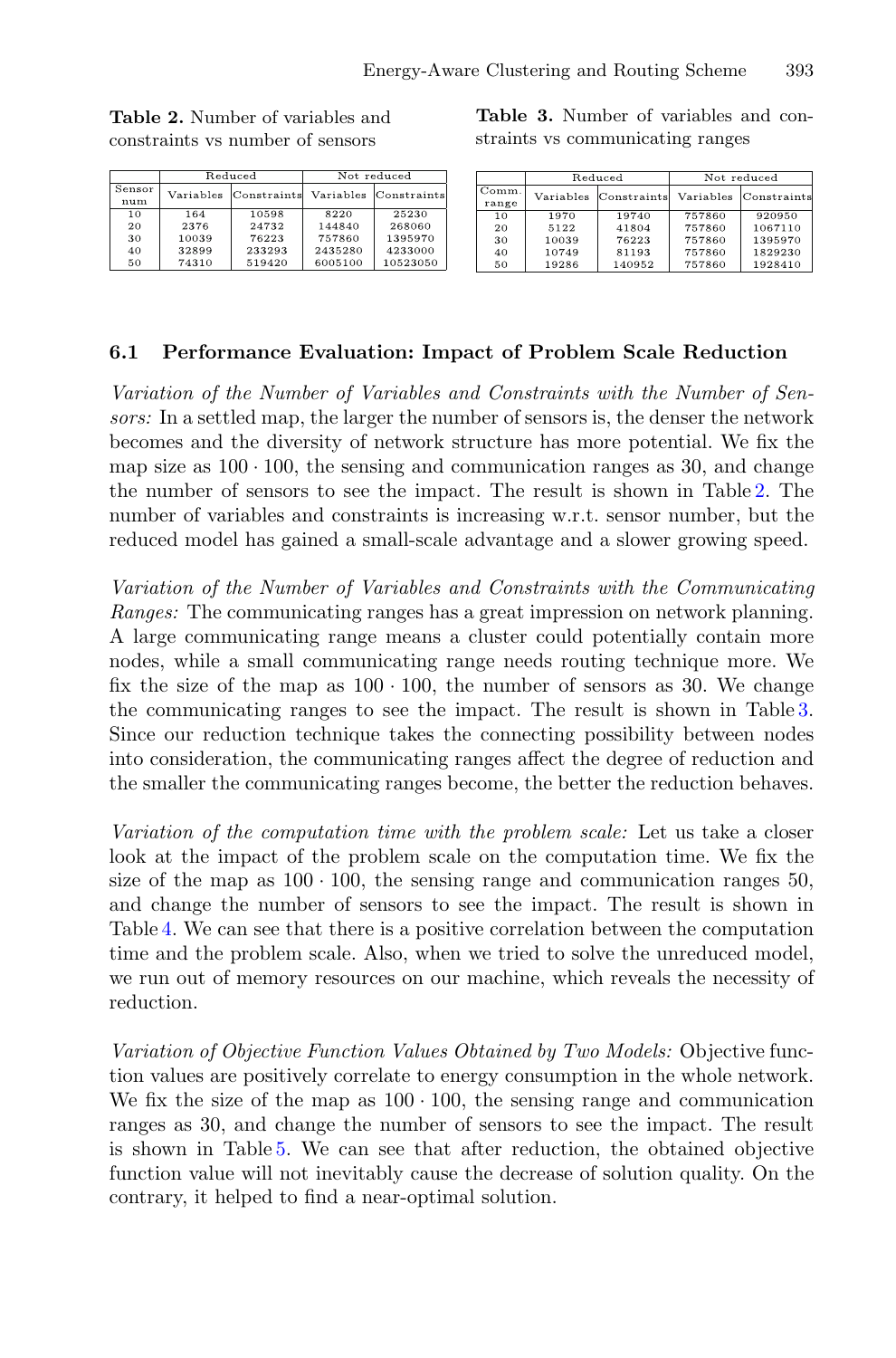|                 | Computation time |                                    |  |
|-----------------|------------------|------------------------------------|--|
|                 |                  | Sensor num   Reduced   Not reduced |  |
| 10              | 5                | 5                                  |  |
| 20              | x                | 141                                |  |
| $\overline{30}$ | 41               | 406                                |  |
| $\overline{40}$ | 70               | 1031                               |  |
| $50^{\circ}$    | 138              | Out of memory                      |  |

<span id="page-8-1"></span>

|  | <b>Table 4.</b> Variation of the compu- |  |  |
|--|-----------------------------------------|--|--|
|  | tation time with the problem scale      |  |  |

<span id="page-8-2"></span>

|                             | <b>Table 5.</b> Variation of the objective func- |  |
|-----------------------------|--------------------------------------------------|--|
| tion with the problem scale |                                                  |  |

|            | Objective function |                       |  |
|------------|--------------------|-----------------------|--|
| Sensor num |                    | Reduced   Not reduced |  |
| 10         | 4.18               | 6.2                   |  |
| 20         | 0.4                | 6.158                 |  |
| 30         | 5.92               | 5.318                 |  |
| 40         | 4.157              | 5.679                 |  |
| 50         | 3.85               | Out of memory         |  |

### **6.2 Comparison Between Reduced OPT-ALL-RCC and EAS**

Here we choose to compare our model to the reduced OPT-ALL-RCC( generated by doing the same reduction to OPT-ALL-RCC as to our EAS model) instead of OPT-ALL-RCC for sake of time efficiency. We fix the size of the map as 100·100, the sensing range and communication ranges as 50, and change the number of sensors to see the impact.



<span id="page-8-3"></span>**Fig. 2.** Computation time using reduced OPT-ALL-RCC and EAS



<span id="page-8-4"></span>**Fig. 3.** Network lifetime using reduced OPT-ALL-RCC and EAS

*Computation Time:* The result is shown in Fig. [2.](#page-8-3) For the same problem set, the reduced OPT-ALL-RCC and EAS spend similar time to find a near-optimal solution because after reduction these two models have the exact same problem scale. In other words EAS needs to spend less time than the original versional of OPT-ALL-RCC.

*Network Lifetime:* The result is shown in Fig. [3.](#page-8-4) There is an obvious network lifetime lift from OPT-ALL-RCC to EAS. Especially when the scale of network gets large, our model could effectively lengthen the network lifetime.

# <span id="page-8-0"></span>**7 Conclusion**

In this article we propose a model that based on communication cost estimation to calculate the energy consumption of sensor network. On top of this we put